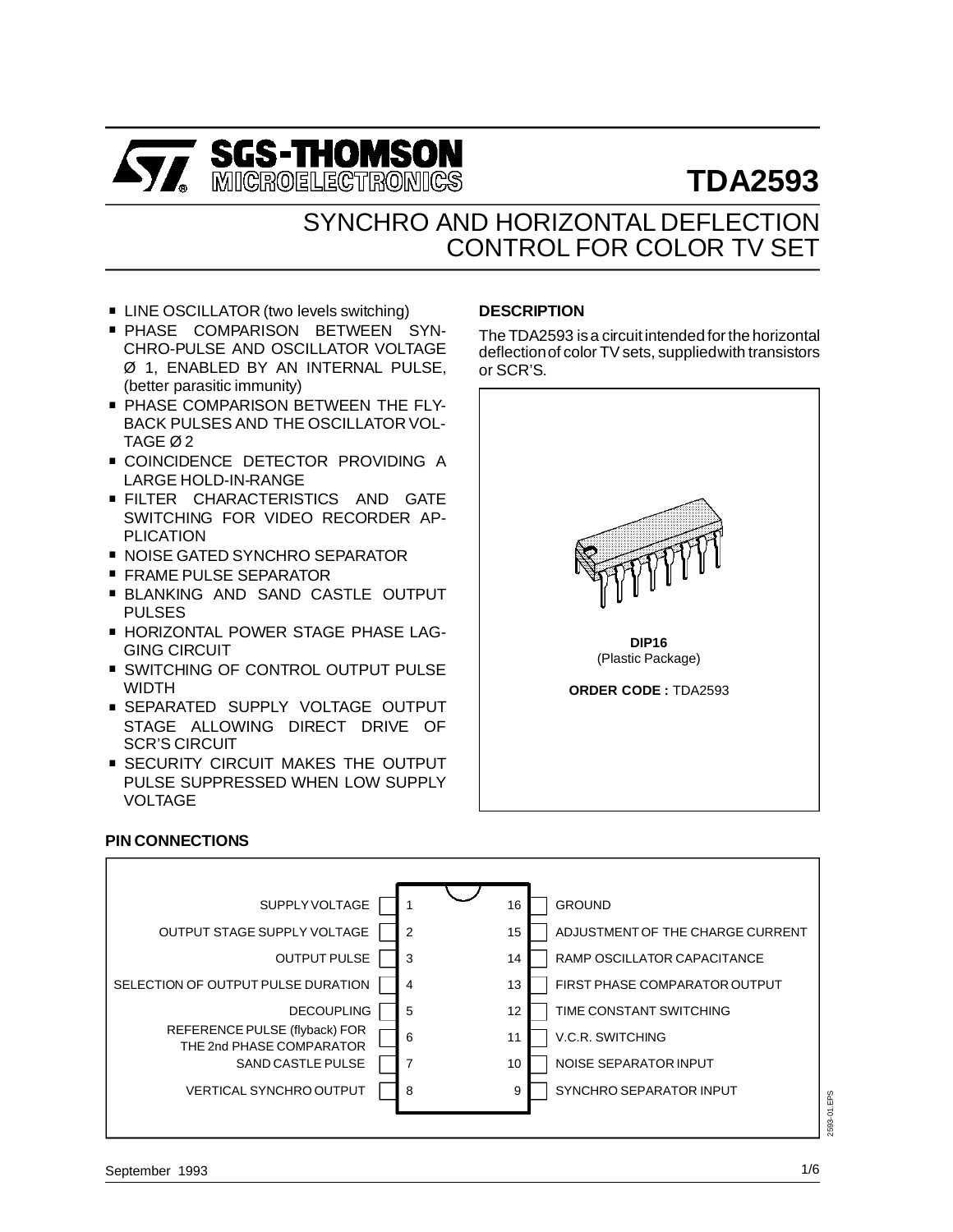### **MAIN CHARACTERISTICS**

| Symbol                                | <b>Parameter</b>                                                                                                                                     | Typ.                                           | <b>Unit</b>      |
|---------------------------------------|------------------------------------------------------------------------------------------------------------------------------------------------------|------------------------------------------------|------------------|
| $V(1-16)$                             | Supply Voltage                                                                                                                                       | 12                                             | V                |
| I(1)                                  | <b>Supply Current</b>                                                                                                                                | 30                                             | mA               |
| <b>INPUT SIGNALS</b>                  |                                                                                                                                                      |                                                |                  |
| $V(9-16)$ (pp)                        | Synchro Separator Input Voltage                                                                                                                      | $3$ to 4                                       | V                |
| $V(10-16)$ (pp)                       | Noise Separators Input Voltage                                                                                                                       | $3$ to 4                                       | V                |
| $V(4-16)$<br>$V(4-16)$<br>$V(4 - 16)$ | Control Voltage of the Output Pulse Switching Circuit<br>$t = 7 \mu s$ (thyristor)<br>$t = 14 \mu s + t_d$ (transistor)<br>$t = 0$ ( $V(3-16) = 0$ ) | 9.4 to $V(1-16)$<br>$0$ to $3.5$<br>5.4 to 5.6 | ٧<br>$\vee$<br>V |
| <b>OUTPUT SIGNALS</b>                 |                                                                                                                                                      |                                                |                  |
| $V(8-16)$ (pp)                        | Frame Synchro Pulse                                                                                                                                  | 11                                             | V                |
| $V(7-16)$ (pp)                        | Sandcastle Pulse                                                                                                                                     | 11                                             | $\vee$           |
| $V(3-16)$ (pp)                        | Horizontal Driver Stage Control Pulse                                                                                                                | 10.5                                           | V                |

## **ABSOLUTE MAXIMUM RATINGS** (Maximum Ratings according to CEI 134 Datasheet)

| Symbol                       | <b>Parameter</b>                          | Value       |                             |  |
|------------------------------|-------------------------------------------|-------------|-----------------------------|--|
| $V(1-16)$                    | Supply Voltage to Pin 1                   | 13.2        | V                           |  |
| $V(2-16)$                    | Supply Voltage to Pin 2                   | 18          | V                           |  |
| $V(4-16)$                    | Voltage to Pin 4                          | 13.2        | V                           |  |
| $V(9-16)$                    | Voltage to Pin 9                          | ±6          | V                           |  |
| $V(10-16)$                   | Voltage to Pin 10                         | ±6          | $\vee$                      |  |
| $V(11-16)$                   | Voltage to Pin 11                         | 13.2        | V                           |  |
| $I_{2M} = -I_{3M}$           | Current ai Pins 2 and 3 (with thyristor)  | 650         | mA                          |  |
| $I2M = I3M$                  | Current ai Pins 2 and 3 (with transistor) | 400         | mA                          |  |
| I(4)                         | Current to Pin 4                          | 1           | mA                          |  |
| I(6)                         | Current to Pin 6                          | ±10         | mA                          |  |
| I(7)                         | Current to Pin 7                          | $-10$       | mA                          |  |
| I(11)                        | Current to Pin 11                         | 2           | mA                          |  |
| $P_{\text{tot}}$             | <b>Power Dissipation</b>                  | 800         | mW                          |  |
| $\mathsf{T}_{\mathsf{oper}}$ | <b>Operating Ambient Temperature</b>      | $-20, +70$  | 2593-02.TBL<br>$^{\circ}$ C |  |
| ${\mathsf T}_{\text{stg}}$   | Storage Temperature                       | $-25, +125$ | $^{\circ}$ C                |  |

## **ELECTRICAL OPERATING CHARACTERISTICS**

 $(T_{amb} = 25^{\circ}C, V_1 - V_{16} = 12V,$  unless otherwise specified)

| Symbol      | <b>Parameter</b>                                      | Min. | Typ.     | Max.              | <b>Unit</b>           |
|-------------|-------------------------------------------------------|------|----------|-------------------|-----------------------|
|             | Input Signals<br>Synchro Separator (Pin 9)            |      |          |                   |                       |
| $V_{9-16}$  | Input Threshold Voltage                               |      | 0.8      |                   |                       |
| l9          | Input Threshold Current                               |      |          | 5                 | μA                    |
| lg.         | On-state Input Current                                |      | 5 to 100 |                   | μA                    |
| l9          | <b>Disconnect Input Current</b>                       | 100  | 150      |                   | μA                    |
| l9          | Off-state Input Current ( $V_{9-16} = -5V$ )          |      |          | $\qquad \qquad -$ | μA                    |
| V9          | Video Input Signal (positive synchro pulses) (note 1) |      | $3$ to 4 |                   | <b>V<sub>PP</sub></b> |
| $V_{10-16}$ | Noise Separator (Pin 10)<br>Input Threshold Voltage   |      | 1.4      |                   |                       |

**Note :** 1. Allowed range 1 to 7V

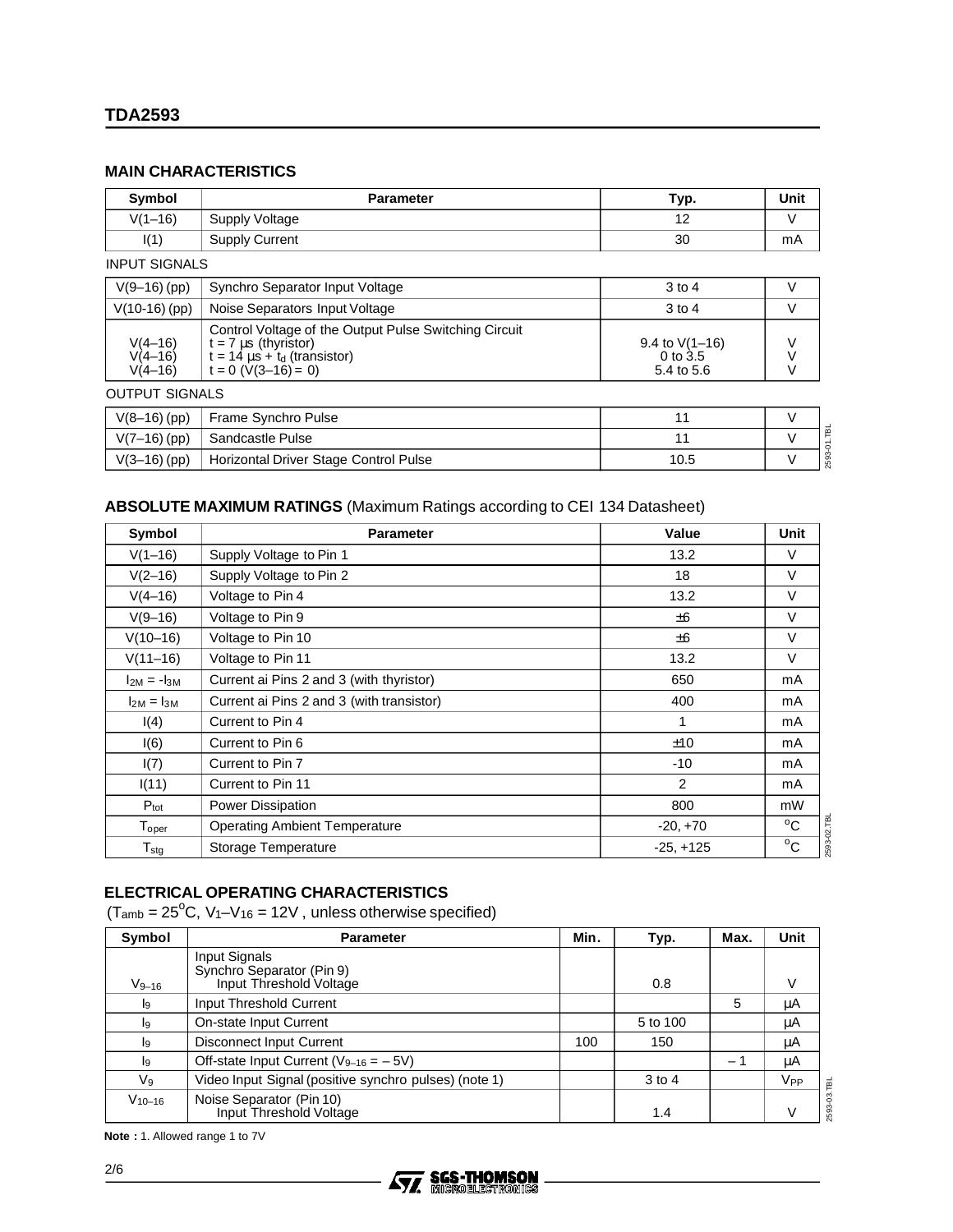#### **ELECTRICAL OPERATING CHARACTERISTICS**

 $(T<sub>amb</sub> = 25<sup>o</sup>C, V<sub>1</sub> - V<sub>16</sub> = 12V, unless otherwise specified)$ 

| Symbol           | <b>Parameter</b>                                                                                                                                                    | Min.       | Typ.                                        | Max.           | Unit                    |
|------------------|---------------------------------------------------------------------------------------------------------------------------------------------------------------------|------------|---------------------------------------------|----------------|-------------------------|
| I <sub>10</sub>  | Input Threshold Current                                                                                                                                             | 100        | 150                                         |                | μA                      |
| $I_{10}$         | Input Current                                                                                                                                                       |            | 5 to 100                                    |                | μA                      |
| $I_{10}$         | Off-state Input Current ( $V_{10-16} = -5V$ )                                                                                                                       |            |                                             | $-1$           | μA                      |
| $V_{10}$         | Video Input Signal (positive synchro pulses) (note 1)                                                                                                               |            | $3$ to $4$                                  |                | V <sub>PP</sub>         |
| $V_{10}$         | Allowed superimposed parasitic signal                                                                                                                               |            |                                             | $\overline{7}$ | $\vee$                  |
| $V_{6-16}$       | Fly-back Pulse (Pin 6)<br>Input Threshold Voltage                                                                                                                   | 1.4        |                                             | V              |                         |
| $V_6$            | <b>Input Limitation Level</b>                                                                                                                                       |            | $-0.7$ and $+1.4$                           |                | V                       |
| $I_6$            | <b>Input Current</b>                                                                                                                                                | 0.01       | 1                                           | $\overline{2}$ | mA                      |
| $V_{4-16}$       | Output Pulse Width Control Switch (Pin 4)<br>Input Voltage<br>$t = 7 \mu s$ (thyristor)<br>$t = 14 \mu s + t_d$ (transistor)<br>$t = 0$ ( $V_{3-16} = 0$ ) (note 2) |            | 9.4 to $V_{1-16}$<br>0 to 3.5<br>5.4 to 6.6 |                | V<br>V<br>V             |
| I(4)             | $t = 7 \mu s$ (thyristor)<br>Input Current<br>$t = 14 \mu s + t$ <sub>i</sub> (transistor)<br>$t = 0$ (V <sub>3-16</sub> = 0)                                       | 200<br>200 | 0                                           |                | $\mu$ A<br>μA<br>μA     |
| $V_{11-16}$      | Video Recorder Switch (Pin 11)<br>Input Voltage<br>(Pin 11 low level)<br>$(Pin 11 to + V_{CC})$                                                                     |            | 0 to 2.5<br>9 to $V_{1-16}$                 |                | V<br>V                  |
| $I_{11}$         | (Pin 11 low level)<br>Input Current<br>(Pin 11 to $+$ V <sub>cc</sub> )                                                                                             |            |                                             | 200<br>2       | μA<br>mA                |
| $V_{8-16}$       | <b>Output Signals</b><br>Frame Synchro Pulses (positive) (Pin 8)<br>Output Voltage (peak value)                                                                     | 10         | 11                                          |                | V                       |
| $R_8$            | Output Impedance                                                                                                                                                    |            | $\overline{c}$                              |                | kΩ                      |
| $t_{on}$         | Delay Between Leading Edge of Input Signal and Leading Edge of<br>Output Signal                                                                                     |            | 15                                          |                | μs                      |
| t <sub>off</sub> | Delay Between Trailing Edge of Input Signal and Trailing Edge of<br>Output Signal                                                                                   |            | 15                                          |                | μs                      |
|                  | SANDCASTLE PULSE (POSITIVE) (PIN 7)                                                                                                                                 |            |                                             |                |                         |
| $V_{7-16}$       | Output Voltage (peak valve)                                                                                                                                         | 10         | 11                                          |                | V                       |
| R <sub>7</sub>   | Output Impedance                                                                                                                                                    |            | 70                                          |                | Ω                       |
| I <sub>7</sub>   | <b>Output Current During Trailing Edge</b>                                                                                                                          |            | $\overline{2}$                              |                | mA                      |
| t <sub>7</sub>   | Sandcastle Pulse Width $(V_7 = 7 V)$                                                                                                                                | 3.7        |                                             | 4.3            | μs                      |
| $\Delta_{t}$     | Phase Between Middle Input Synchro Pulse and Leading Edge of<br>Sandcastle Pulse $(V_7 = 7 V)$                                                                      | 2.15       |                                             | 3.15           | μs                      |
|                  | FLY-BACK BLANKING PULSE (PIN 7)                                                                                                                                     |            |                                             |                |                         |
| $V_{7-16}$       | Output Voltage (peak value)                                                                                                                                         | 4          |                                             | 5              | V                       |
| R7               | Output Impedance                                                                                                                                                    |            | $70\,$                                      |                | $\Omega$                |
| I <sub>7</sub>   | <b>Output Current During Trailing Edge</b>                                                                                                                          |            | 2                                           |                | mA                      |
|                  | CONTROL PULSE FOR HORIZONTAL DRIVER (POSITIVE) (PIN 3)                                                                                                              |            |                                             |                |                         |
| $V_{3-16}$       | Output Voltage (peak value)                                                                                                                                         |            | 10.5                                        |                | V                       |
| $R_3$            | Output Impedance<br>(leading edge)                                                                                                                                  |            | 2.5                                         |                | Ω                       |
|                  | (trailing edge)                                                                                                                                                     |            | 20                                          |                | Ω                       |
| t3<br>t3         | Control Pulse Width<br>$V_4 = 9.4$ to $V_{1-16}$<br>$V_4 = 0$ to 4V (note 3)                                                                                        | 5.5        | $14 + t_c$                                  | 8.5            | μs<br>2593-04.TBL<br>μs |
| $V_{1-16}$       | Control pulse is disabled for                                                                                                                                       |            | 4                                           |                | V                       |

**Notes :** 1. Allowed range 1 to 7V<br>2. Or Pin 4 not connected.<br>3. With t<sub>r</sub> = 12µs

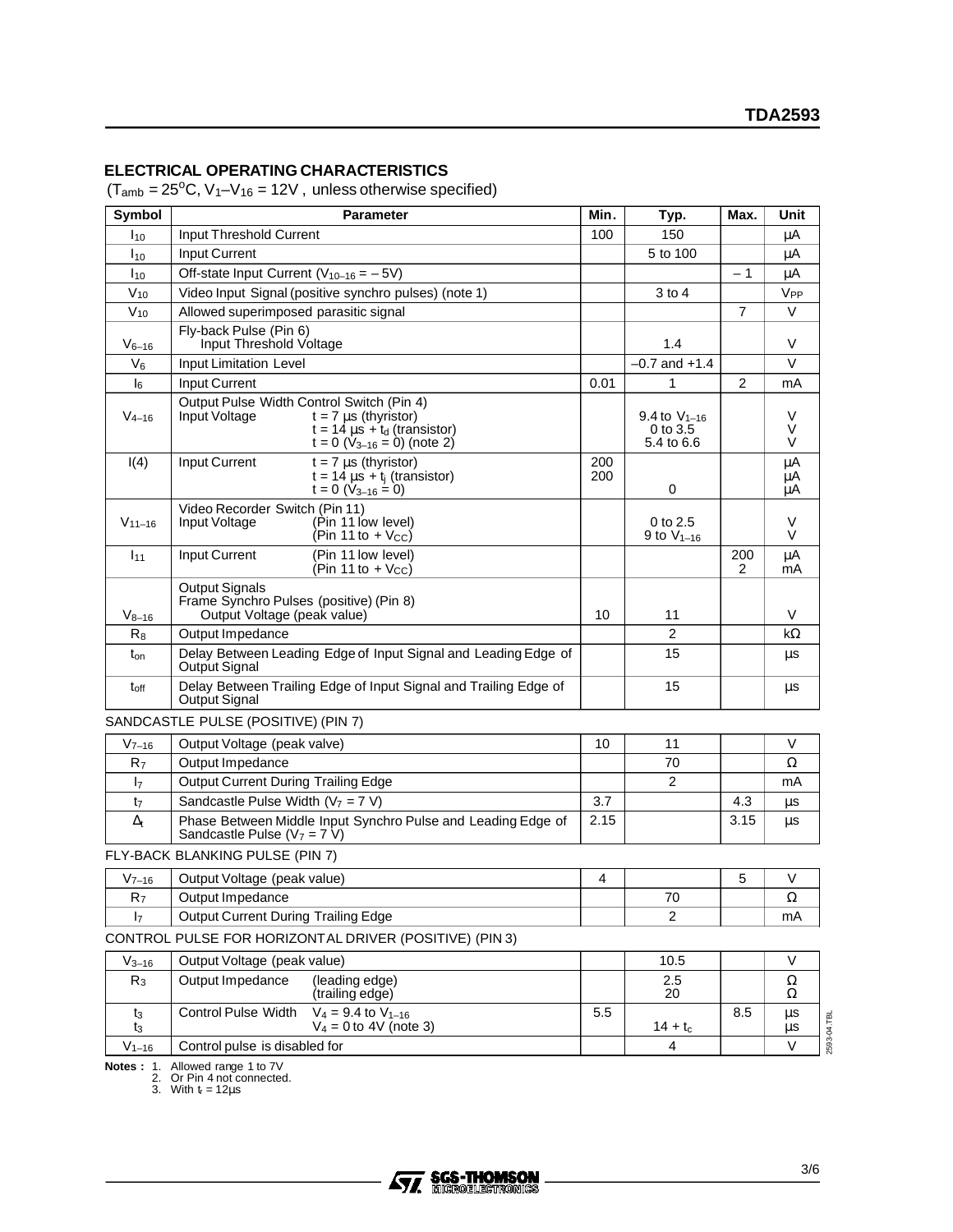## **ELECTRICAL OPERATING CHARACTERISTICS** (contined)

 $(T_{amb} = 25^{\circ}C, V_1 - V_{16} = 12V,$  unless otherwise specified)

| Symbol                            | <b>Parameter</b>                                                                                                      | Min. | Typ.                   | Max.             | Unit              |  |
|-----------------------------------|-----------------------------------------------------------------------------------------------------------------------|------|------------------------|------------------|-------------------|--|
|                                   | OVERALL PHASE RELATION SHIP                                                                                           |      |                        |                  |                   |  |
| tz                                | Phrase Between Middle Synchro Pulse and Middle Fly-back<br>Pulse $(t_r = 12 \mu s, \text{ note } 4$                   | 1.9  |                        | 3.3              | μs                |  |
| $\Delta I/\Delta t$               | Sensitivity to Current Adjust                                                                                         |      | 30                     |                  | $\mu A/\mu s$     |  |
|                                   | OSCILLATOR (PINS 14 AND 15)                                                                                           |      |                        |                  |                   |  |
| $V_{14-16}$                       | <b>Threshold Voltage</b><br>(low level)<br>(high level)                                                               |      | 4.4<br>7.6             |                  | V<br>V            |  |
| 114                               | <b>Current Generator</b>                                                                                              |      | $\pm$ 0.47             |                  | mA                |  |
| f                                 | Free Running Frequency ( $C_{osc} = 4700pF$ , $R_{osc} = 12k\Omega$ )                                                 |      | 15625                  |                  | Hz                |  |
| $\Delta f$                        | Tolerance on Frequency (note 5)                                                                                       |      |                        | $\pm 5$          | %                 |  |
| $\Delta f/15$                     | <b>Frequence Control Sensitivity</b>                                                                                  |      | 31                     |                  | $Hz/\mu A$        |  |
| Δf                                | Spread of Frequency                                                                                                   |      | ± 10                   |                  | %                 |  |
| $\Delta f/f$<br>$\Delta$ V/V nom. | nfluence of Supply Voltage on Frequency (note 5)                                                                      |      |                        | ± 0.05           | %                 |  |
| Δf                                | Frequency change when decreasing the supply down to 5 V<br>$(V_{1-16} = 5V, note 5)$                                  |      |                        | ± 10             | %                 |  |
| T                                 | Frequency Temperature Coefficient (note 5)                                                                            |      |                        | $\pm$ 10 $^{-4}$ | $Hz$ /°C          |  |
|                                   | PHASE COMPARATOR ø 1 (PIN 13)                                                                                         |      |                        |                  |                   |  |
| $V_{13-16}$                       | Control Voltage Range                                                                                                 |      | 3.8 to 8.2             |                  | V                 |  |
| $I_{13}$                          | Control Current (peak value)                                                                                          |      | $\pm$ 1.9 to $\pm$ 2.3 |                  | mA                |  |
| $I_{13}$                          | Off-state Current ( $V_{13-16}$ = 4 to 8 V)                                                                           |      |                        | - 1              | μA                |  |
| $R_{13}$                          | Output Impedance<br>$(V_{13-16} = 4$ to 8 V, note 6)<br>$(V_{13-16}$ < 3.8 V cr > 8.2 V, note 7)                      |      | High<br>Low            |                  |                   |  |
|                                   | <b>Control Sensibility</b>                                                                                            |      | $\overline{2}$         |                  | kHz/µs            |  |
| Δf                                | Catching and Holding Range                                                                                            |      | ±780                   |                  | Hz                |  |
| $\Delta f/f$                      | Catching and Holding Range Tolerance (note 5)                                                                         |      | ± 10                   |                  | $\%$              |  |
|                                   | PHASE COMPARATOR $\phi$ 2 AND PHASE-SHIFT (PIN 5)                                                                     |      |                        |                  |                   |  |
| $V_{5-16}$                        | Control Voltage Range                                                                                                 |      | 5.4 to 7.6             |                  | V                 |  |
| $\mathsf{I}_5$                    | Control Current (peak value)                                                                                          |      | ± 1                    |                  | mA                |  |
| $\mathsf{I}_5$                    | Off-state Output Current ( $V_{5-16}$ = 5.4 to 7.6 V)                                                                 |      |                        | - 5              | μA                |  |
| R <sub>5</sub>                    | Output Impedance<br>$(V_{5-16} = 5.4$ to 7.6 V, note 6)<br>$(V_{5-16} < 5.4 V or > 7.6 V)$                            |      | High<br>8              |                  | kΩ                |  |
| $t_d$                             | Max. delay Between Output Pulse Leading Edge<br>and Fly-back Pulse Trailing Edge ( $t_r = 12 \mu s$ )                 |      |                        | 15               | μs                |  |
| $\Delta t/\Delta t$ d             | <b>Static Control Error</b>                                                                                           |      |                        | 0.2              | %                 |  |
|                                   | COÏNCIDENCE DETECTOR (PIN 11)                                                                                         |      |                        |                  |                   |  |
| $V_{11-16}$                       | Output Voltage                                                                                                        |      | $0.5$ to $6$           |                  | V                 |  |
| 111                               | <b>Output Current</b><br>(without coïncidence)<br>(with coïncidenœ)                                                   |      | 0.1<br>$-0.5$          |                  | mA<br>mA          |  |
|                                   | TIME CONSTANT SWITCH (PIN 12)                                                                                         |      |                        |                  |                   |  |
| $V_{12-16}$                       | Output Voltage                                                                                                        |      | 6                      |                  | V                 |  |
| I <sub>12</sub>                   | <b>Output Current</b>                                                                                                 |      | ± 1                    |                  | mA                |  |
| $R_{12}$                          | Output Impedance<br>$(V_{11-16} = 2.5$ to 7 V)<br>100<br>$(V_{11-16}$ < 1.5 or > 9 V)<br>60                           |      |                        |                  |                   |  |
|                                   | PULSE GENERATOR (INTERNAL)                                                                                            |      |                        |                  |                   |  |
| t                                 | Pulse Width                                                                                                           |      | 7.5                    |                  | 2593-05.TBL<br>μs |  |
| Mation: A                         | The adjustment of overall phase relation (and output pulse loading adge position) is outprotically performed by phase |      |                        |                  |                   |  |

Notes: 4. The adjustement of overall phase relation (and output pulse leading edge position) is automatically performed by phase<br>comparator Ø 2. If additional adjustement is needed, a current have to be imposed at pin 5.<br>5

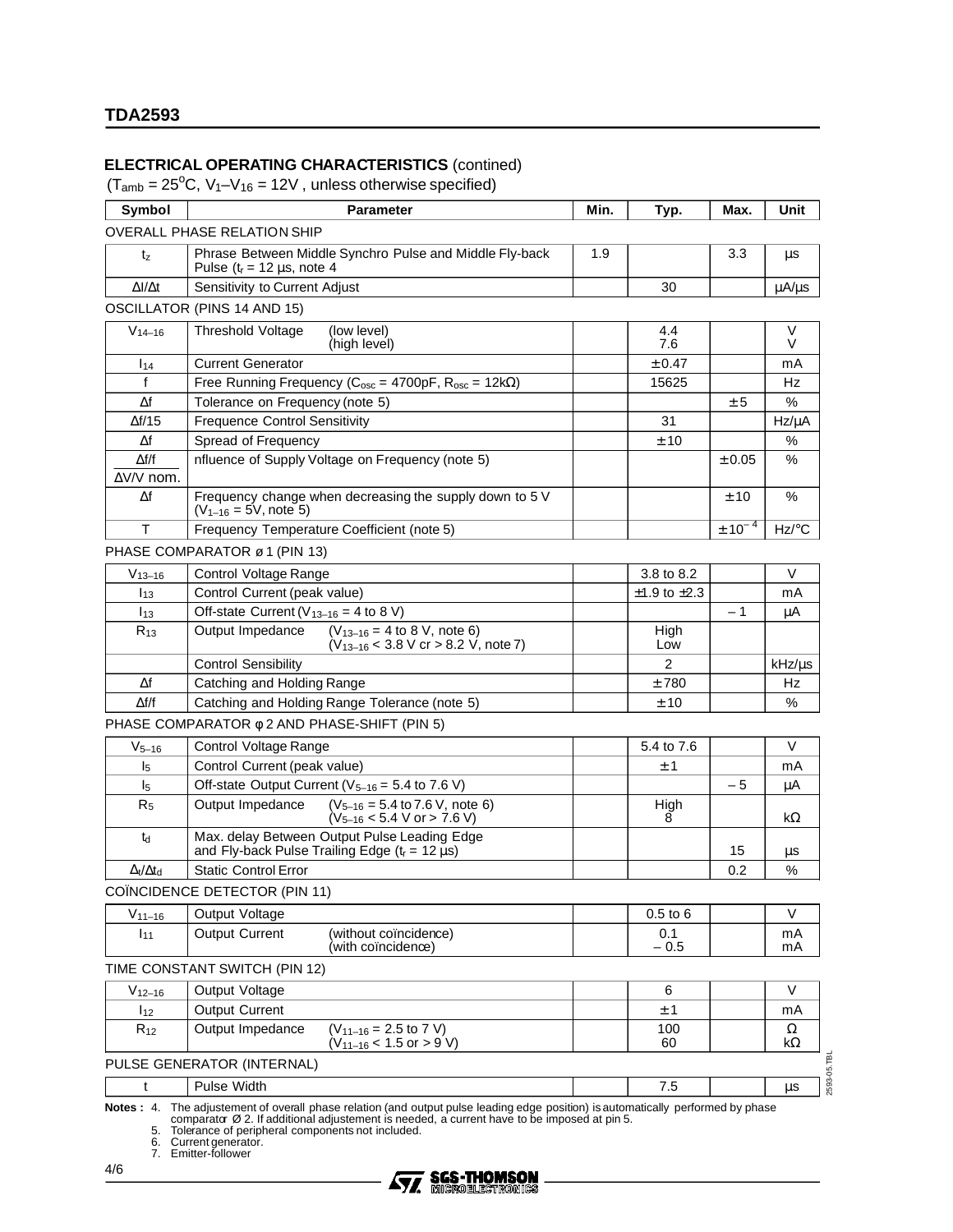

#### **BLOCK DIAGRAM AND TYPICAL APPLICATION**